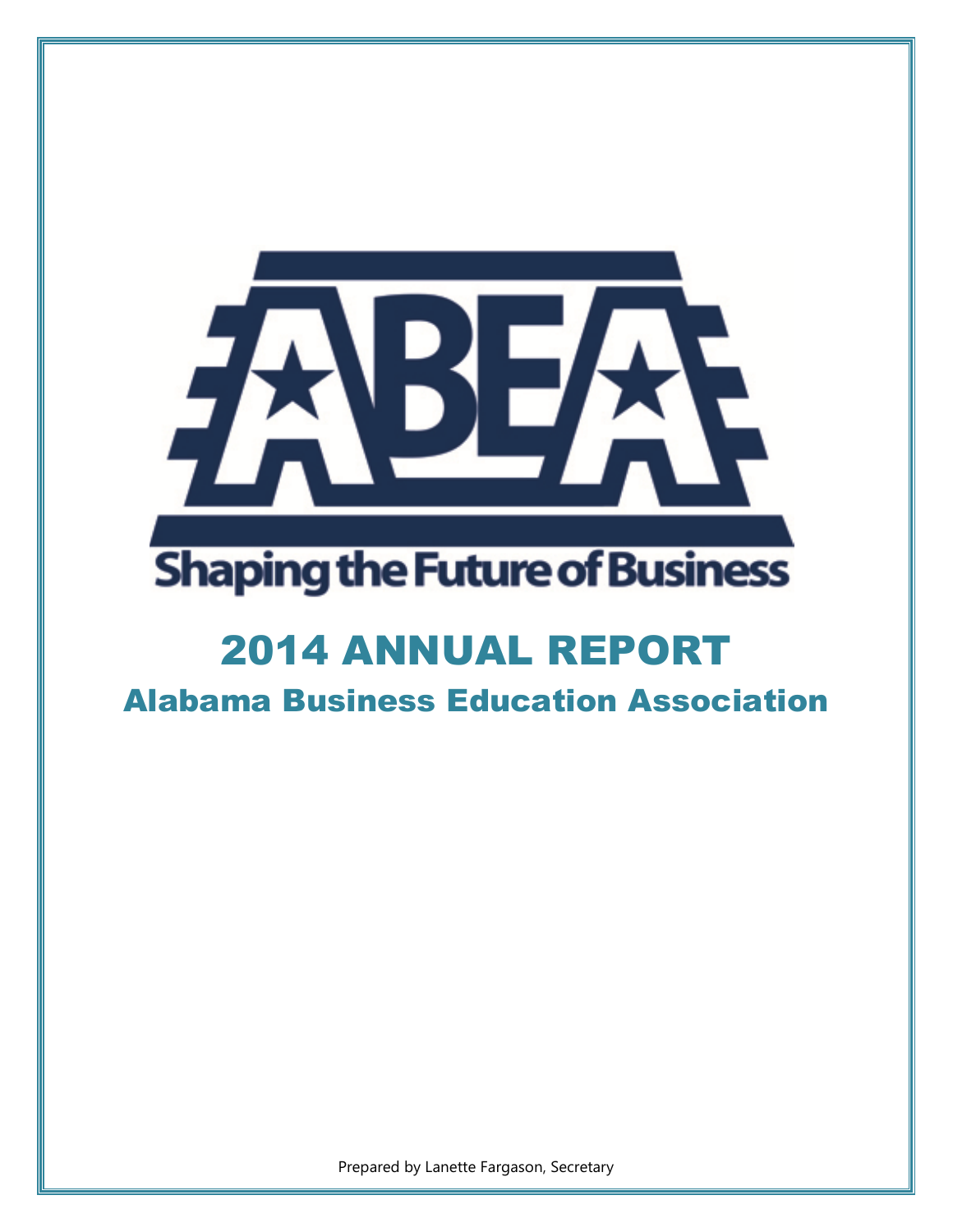## **CONTENTS**

| <b>ABEA Happenings</b> |  |
|------------------------|--|
|                        |  |
| <b>Officer Reports</b> |  |
|                        |  |
|                        |  |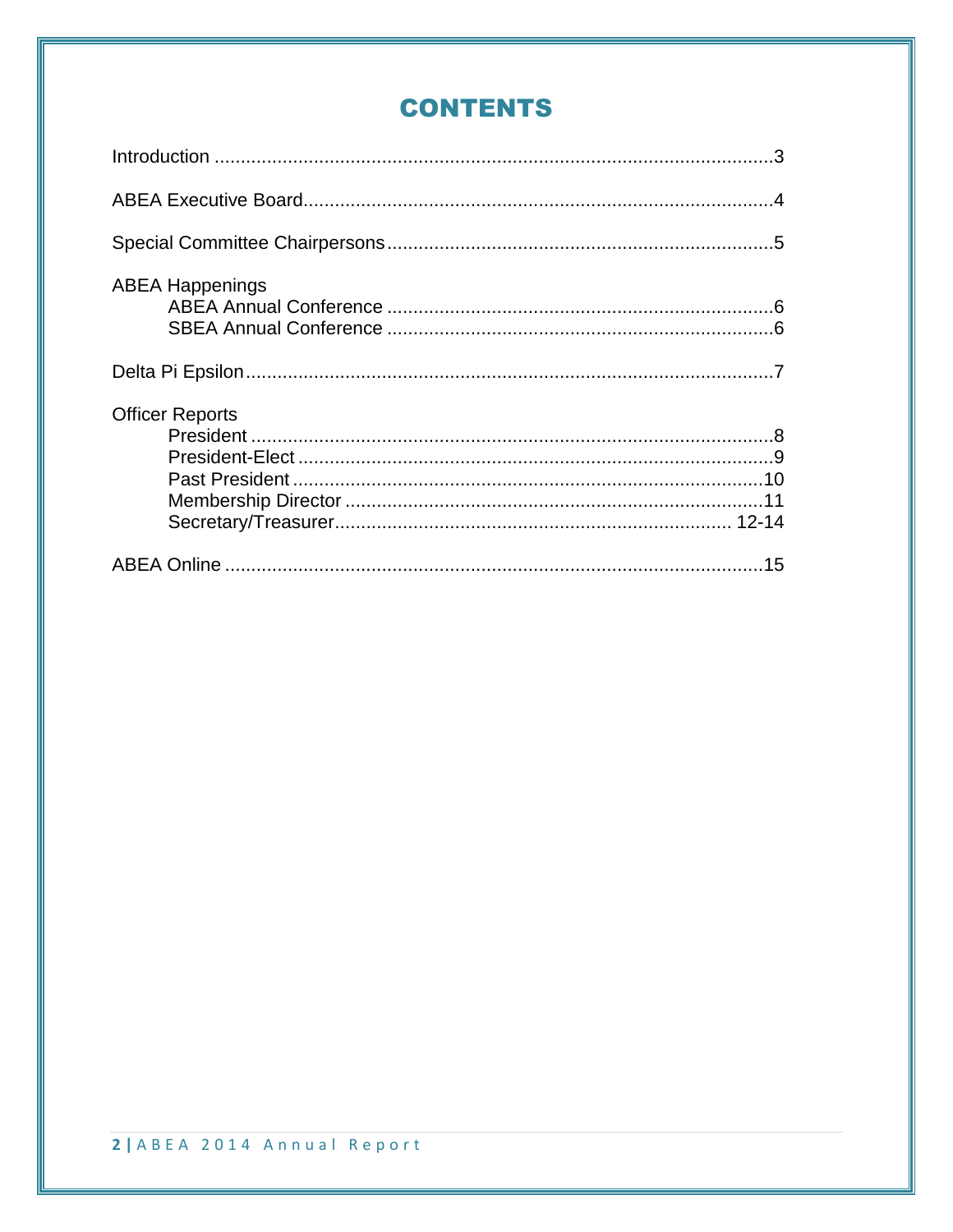## **INTRODUCTION**

Alabama Business Education Association (ABEA) is a professional association for business and marketing educators at the middle, secondary, and post-secondary levels. The purposes of ABEA are to promote quality education in all phases of business and to encourage professional growth and cooperative interaction among all individuals involved in this field of education.

ABEA is associated with the Southern Business Education Association and the National Business Education Association.

The goals of this Association are to:

- foster educational leadership;
- promote the cause of education by working for a higher quality of teaching in the area of business;
- encourage career development and professional growth among business teachers in Alabama; and
- develop relationships between business education and business enterprises that will provide an understanding necessary for preparing well-equipped business personnel.

Membership is extended to all persons actively engaged in or interested in the profession of business education.

The governing body is the Executive Council, which consists of the officers: president (one-year term), president-elect (one-year term), secretary/treasurer (three-year term), membership director (three-year term), and immediate past president (one-year term).

The Association holds its annual conference near the end of January or early February and calls meetings when deemed necessary by the executive council.

The official publication, the ABEA Newsletter, is published twice a year. It contains information about the annual conference, news from NBEA and SBEA, announcements about FBLA and PBL activities, and articles of interest.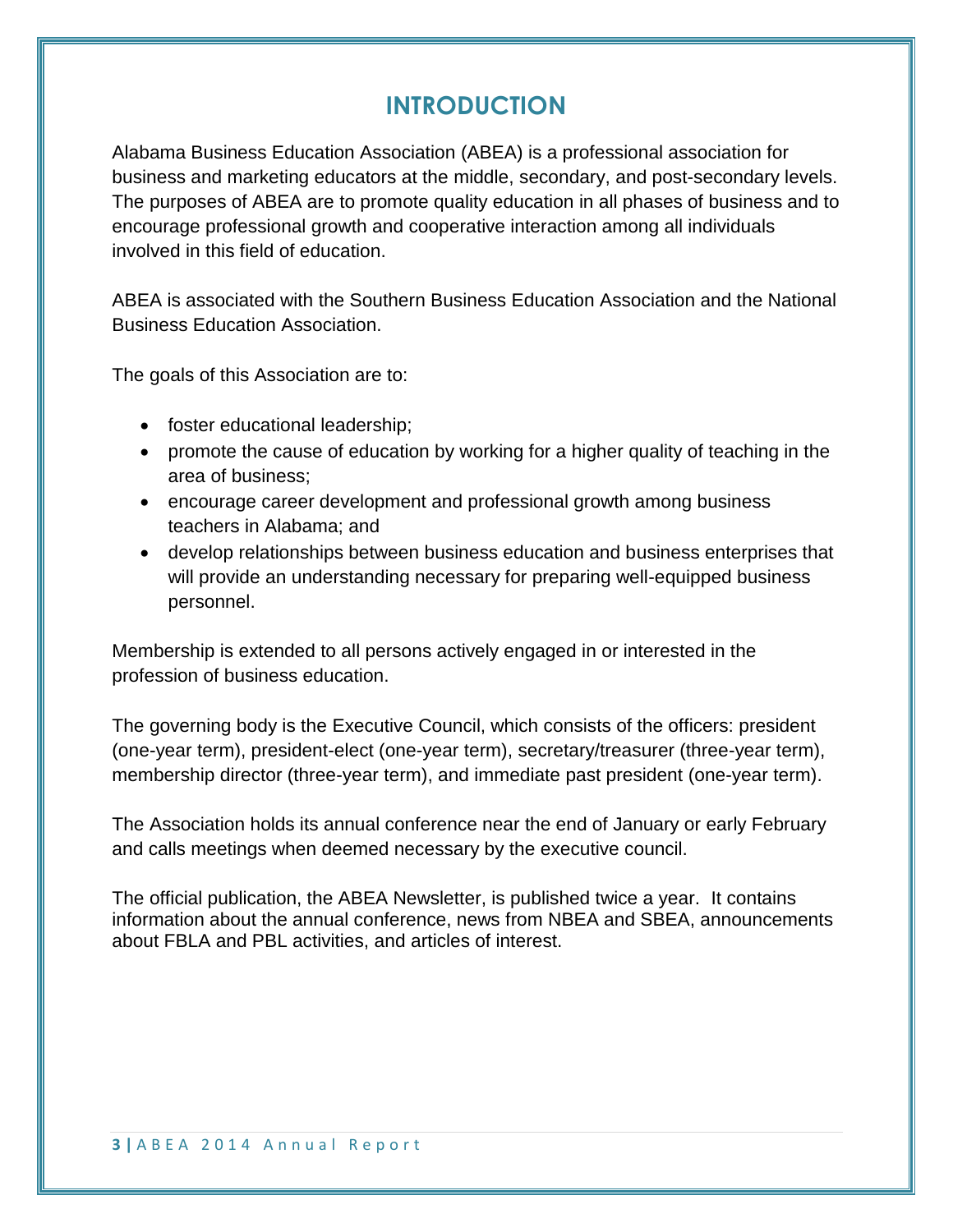## **ABEA EXECUTIVE BOARD**

| Hoover High School<br>1000 Buccaneer Drive<br>Hoover, AL 35244<br>205.439.1200<br>jkehr@hoover.k12.al.us                           |
|------------------------------------------------------------------------------------------------------------------------------------|
| <b>Teheitha Taylor</b><br>Hoover High School<br>1000 Buccaneer Drive<br>Hoover, AL 35244<br>205.439.1200<br>jkehr@hoover.k12.al.us |
| <b>Auburn University</b><br>0303B Haley Center<br>Auburn, AL 36849<br>334.844.8724<br>wohleec@auburn.edu                           |
| <b>Hoover High School</b><br>1000 Buccaneer Drive<br>Hoover, AL 35244<br>205.439.1200<br>gkimble@hoover.k12.al.us                  |
| Auburn Junior High School<br>332 East Samford Avenue<br>Auburn, AL 36830<br>334.887.1960<br>lfargason@auburnschools.org            |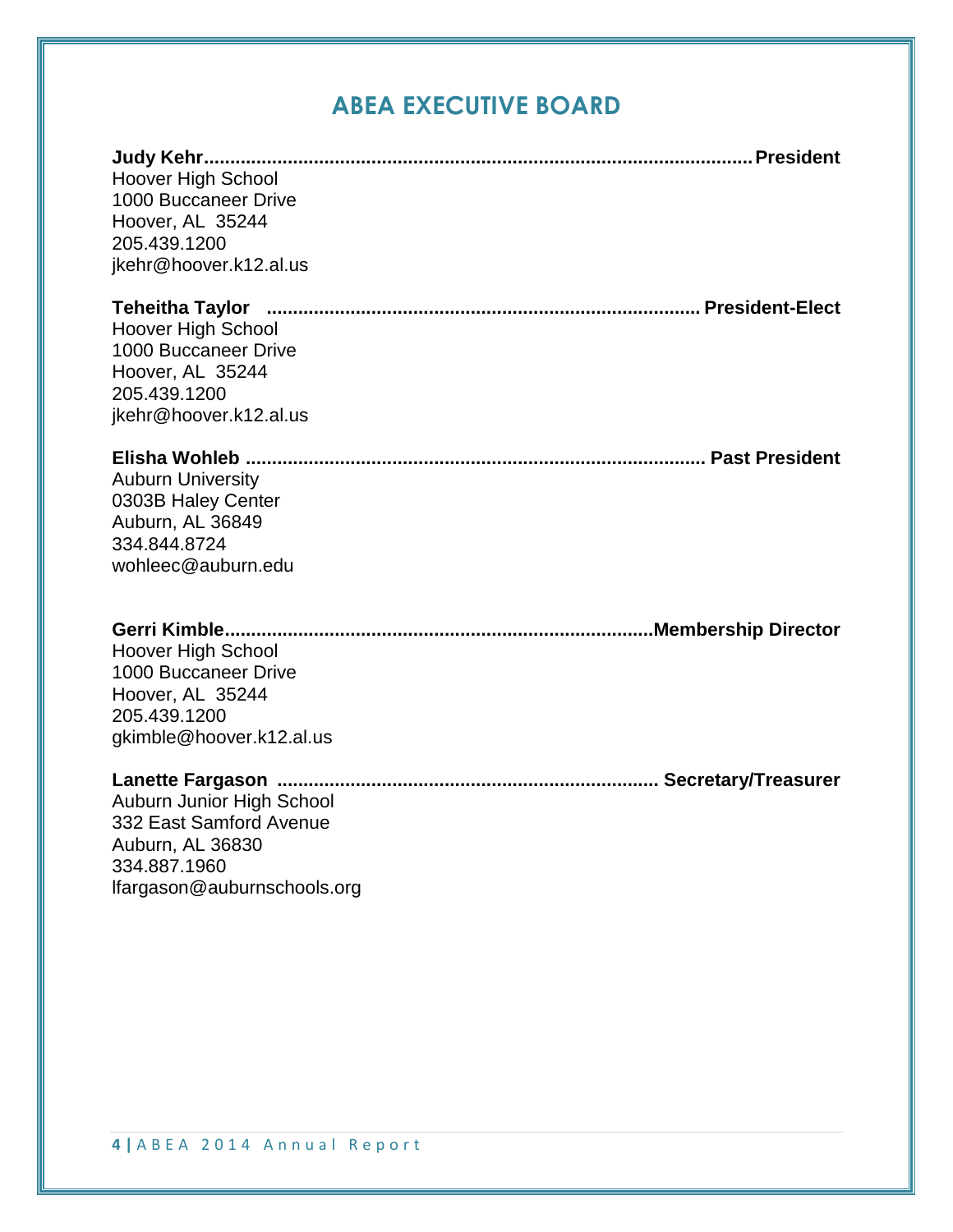## **SPECIAL COMMITTEE CHAIRPERSONS**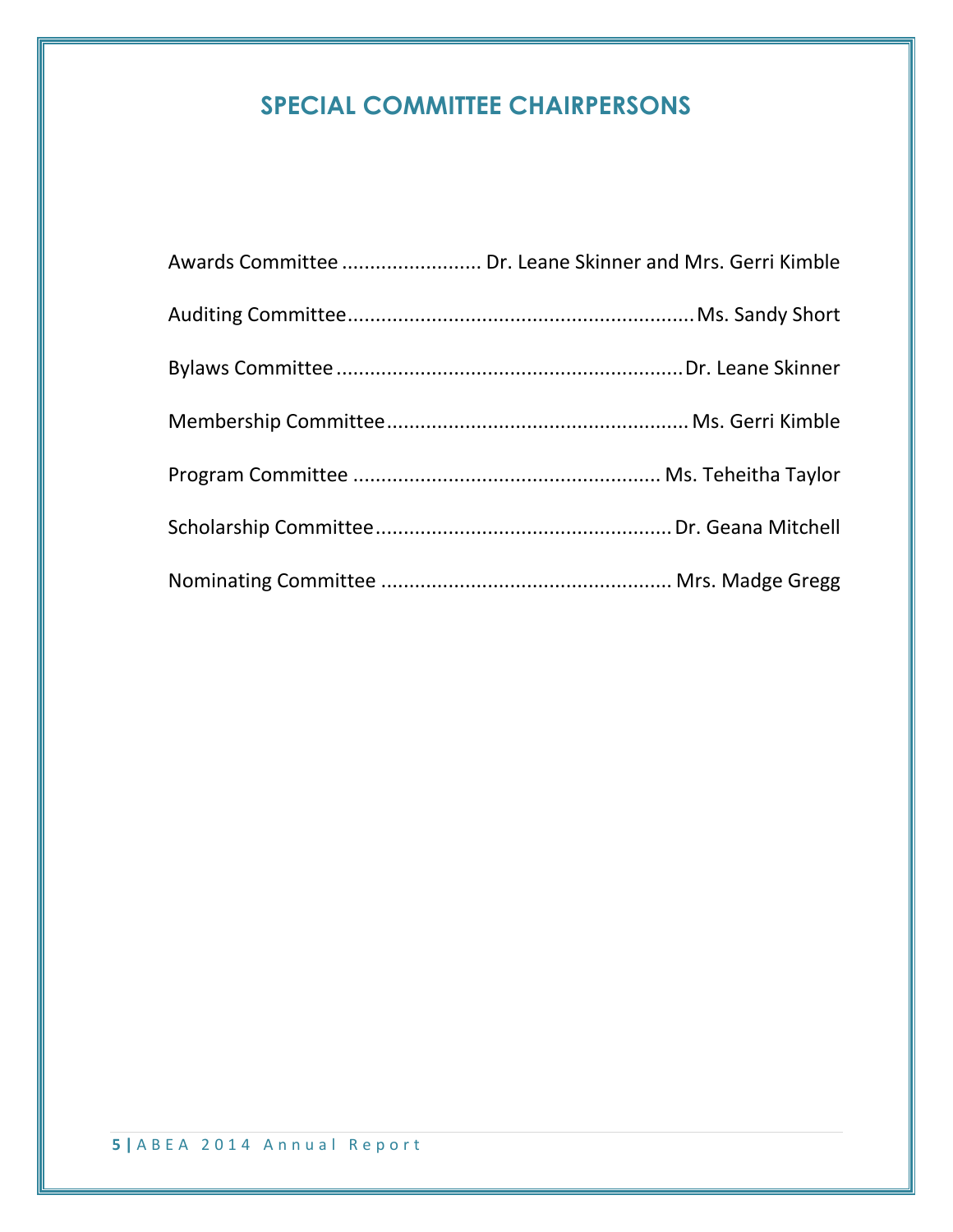## **ABEA Happenings**

#### **ABEA Conference – Hoover High School, Hoover, AL**



The 2014 ABEA Conference weekend kicked off with Evening with the Experts at Hoover's Residence Inn on Friday, January 31. Industry professionals and teachers from around the state enjoyed drinks, finger foods, and networking. Sponsored by D!scover ITT, this event was a great opportunity for business teachers and industry professionals to

discuss the realities of today's business world.

The official conference kicked off the next morning with coffee (sponsored by Starbucks) and breakfast (sponsored by Delta Pi Epsilon).

Great sessions were presented by teachers and industry professionals throughout the morning!

Attendees enjoyed a great lunch from John's City Diner (sponsored by Regions Bank, Samford University, and ThinkData Solutions) and interacted with keynote speaker Robin Hunt from ThinkData Solutions.

The ABEA Business Meeting was held that afternoon.

#### **The 2014 officers were installed**:

President - Ms. Judy Kehr President-Elect - Ms. Teheitha Taylor Past President - Dr. Elisha Wohleb Secretary/Treasurer (newly combined roles) - Ms. Lanette Fargason Membership Director - Ms. Gerri Kimble

#### **The following received this year's ABEA Awards:**

Postsecondary Teacher of the Year - Dr. Elisha Wohleb ABEA Scholarship - Ms. Morgan Palmer

Snacks and refreshments were provided throughout the day thanks to Cengage Learning and Bud's Best Cookies.

#### **SBEA Conference**

Several members of ABEA attended and presented at the Southern Business Education Association Conference in Little Rock (October 2014). Congrats to ABEA's Drs. Geana Mitchell and Elisha Wohleb for being selected Teachers of the Year. Also, congrats to Dr. Geana Mitchell on her new position as SBEA President!

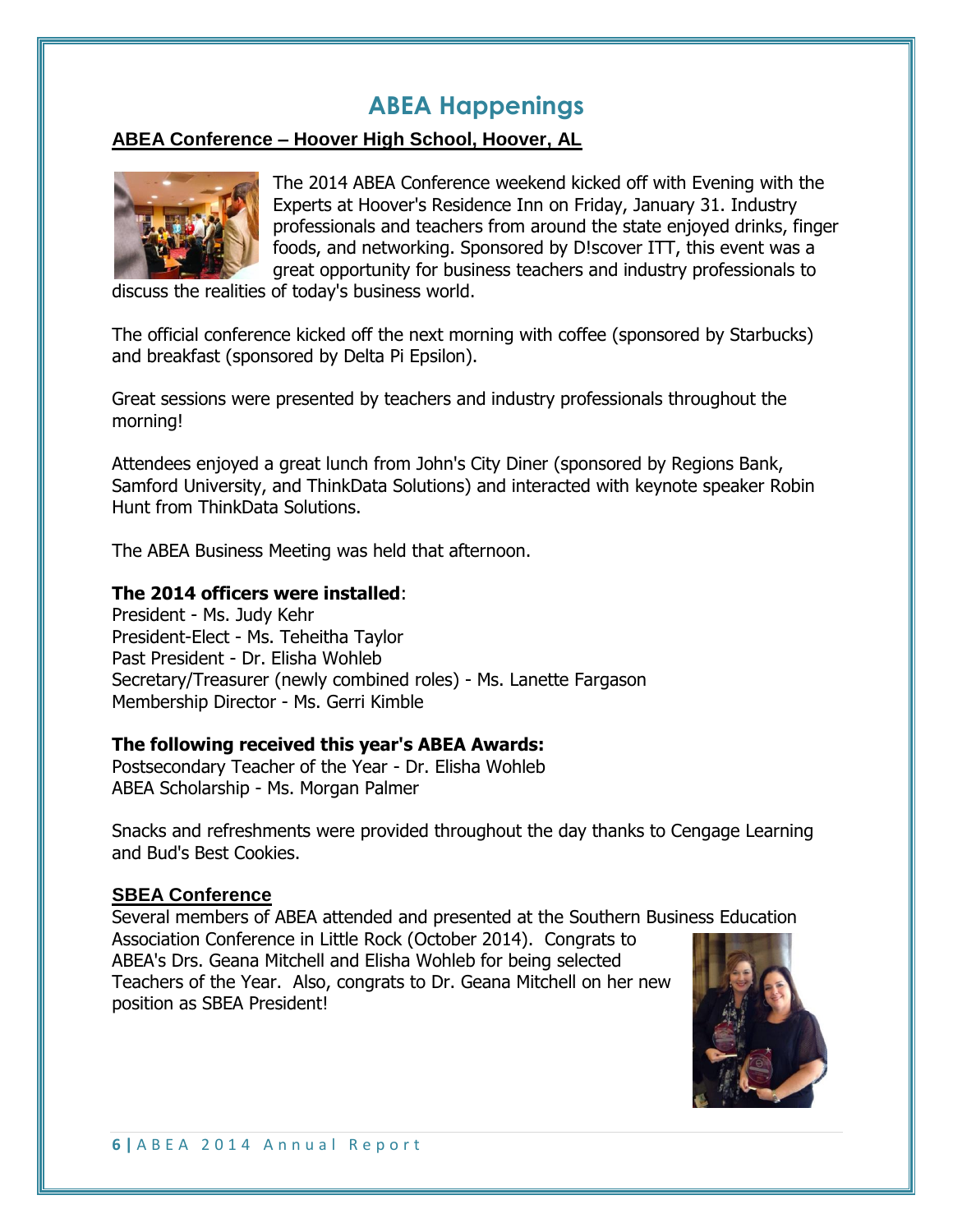## **Delta Pi Epsilon**

Delta Pi Epsilon is a national honorary graduate society for business educators that promote three ideals: scholarship, leadership, and cooperation. DPE is founded on a shared sense of responsibility to improve the teaching of business through research, to develop leadership skills of members, and to provide them with team-building and networking opportunities.

As decided in the 2013 business meeting, DPE will remain a stand-alone organization that will meet with ABEA while funds are available.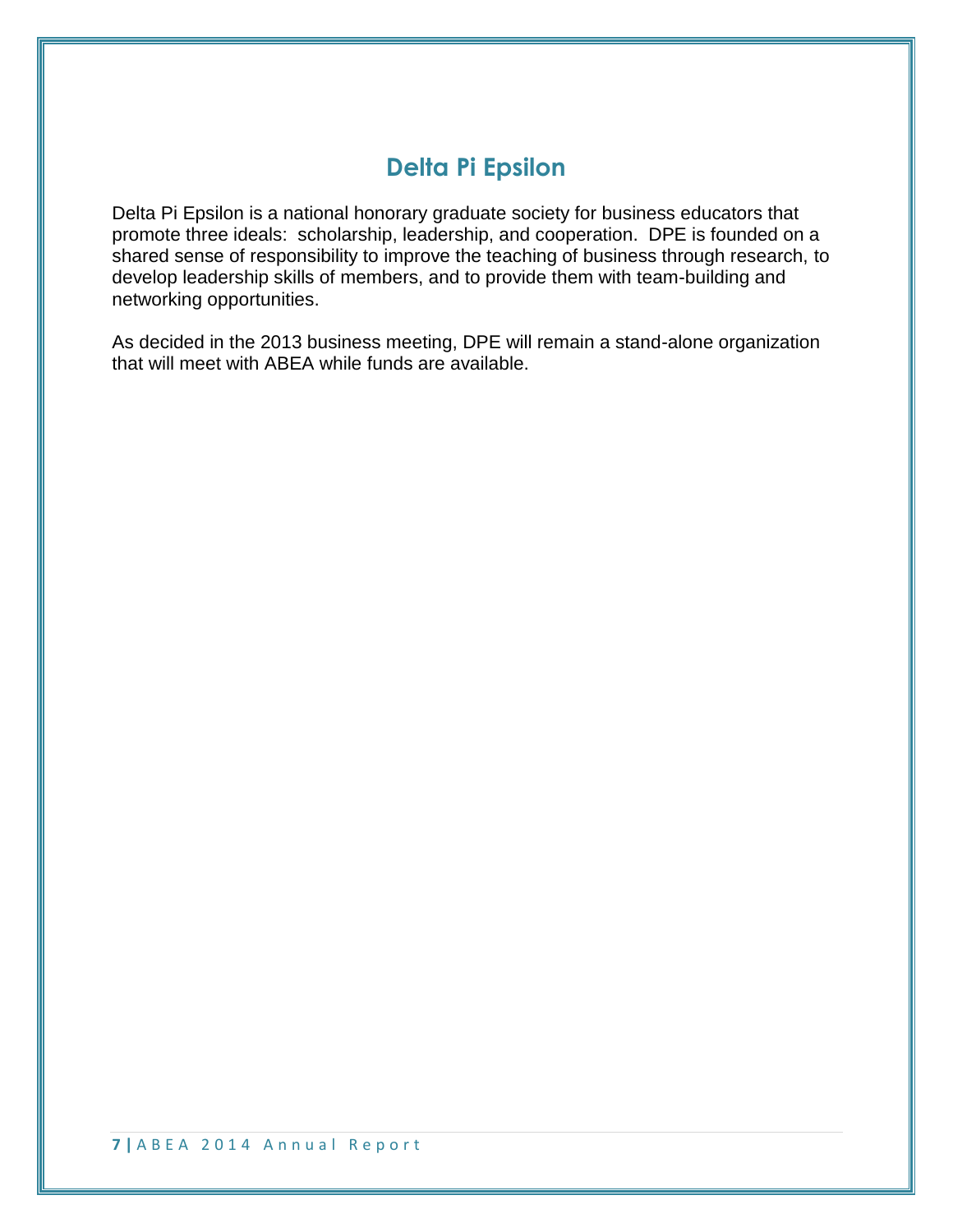## **OFFICER REPORT: PRESIDENT**

#### **Alabama Business Education Association**

President's Activity Report

*Submitted February 6, 2015*

As Alabama Business Education Association president, I performed the following duties since February 2014:

- Attended the 2014 NBEA Convention in Los Angeles in April.
- Attended the Alabama Association for Career and Technical Education (ACTE) summer conference in Birmingham in August and promoted ABEA and the 2014 conference.
- Attended the 2014 SBEA Convention in Little Rock, Arkansas, in October 2014; attended the Leadership Seminar, co-presented a session on branding your business program, and served as a session coordinator.
- Corresponded with ABEA members on a regular basis via-email and by phone.
- Corresponded on a regular basis with executive team members throughout the year.
- Assisted with the fall 2014 newsletter.
- Assisted in developing the program agenda for 2015 ABEA conference.
- Secured donations from sponsors for the 2015 ABEA conference for reception and refreshments.
- Assisted executive board members as needed.
- Used social media (Twitter and Facebook) to promote ABEA and NBEA.

Respectfully submitted,

Judy Kehr ABEA President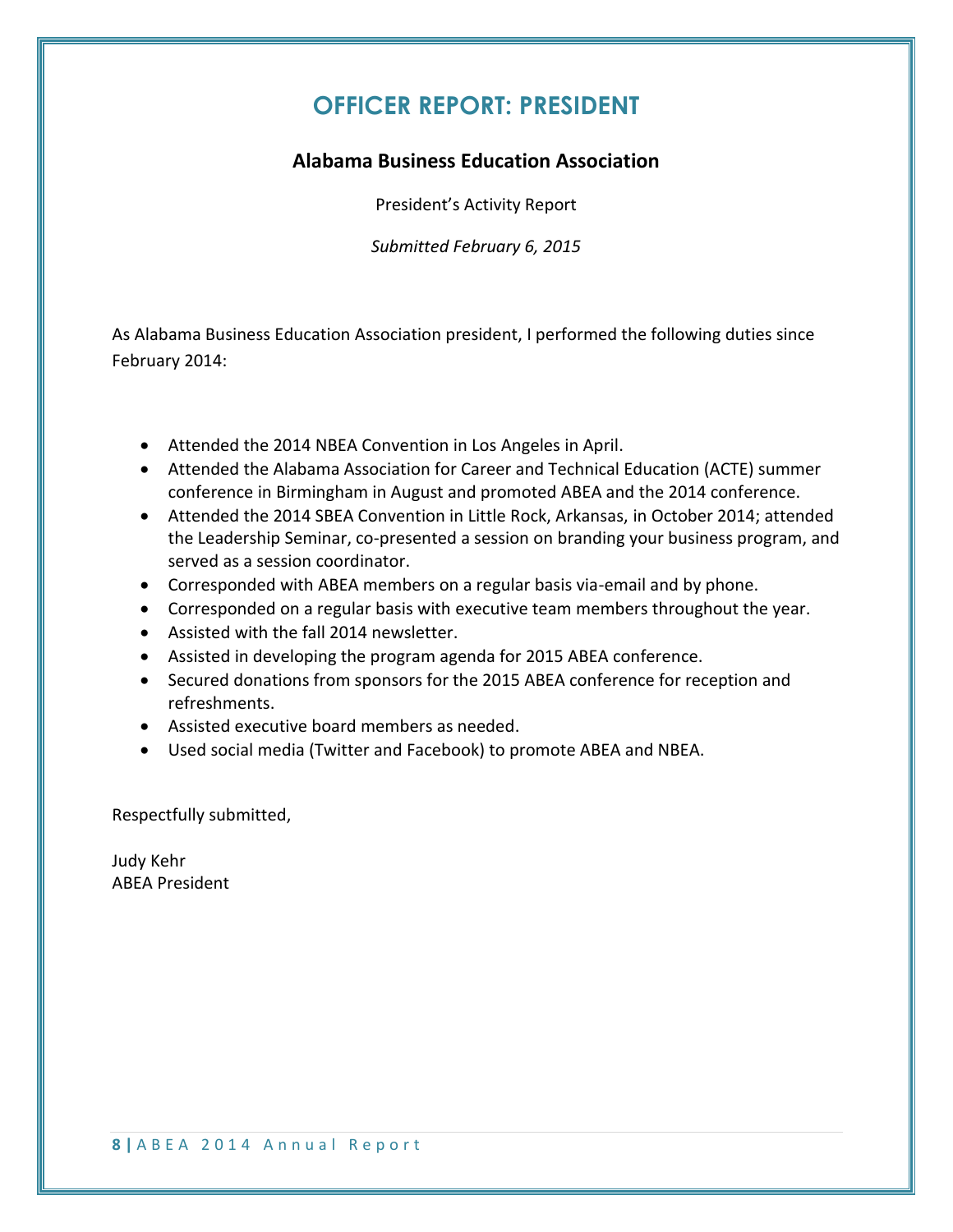## **OFFICER REPORT: PRESIDENT-ELECT**

#### **Alabama Business Education Association**

President-Elect's Activity Report

*Submitted February 6, 2015*

As Alabama Business Education Association president, I performed the following duties since February 2014:

- Corresponded with executive team members during the year.
- Assisted in developing the program agenda for 2015 ABEA conference.
- Assisted in securing refreshments for 2015 ABEA conference.
- Assisted executive board members as needed.

Respectfully submitted,

Teheitha Taylor ABEA President-Elect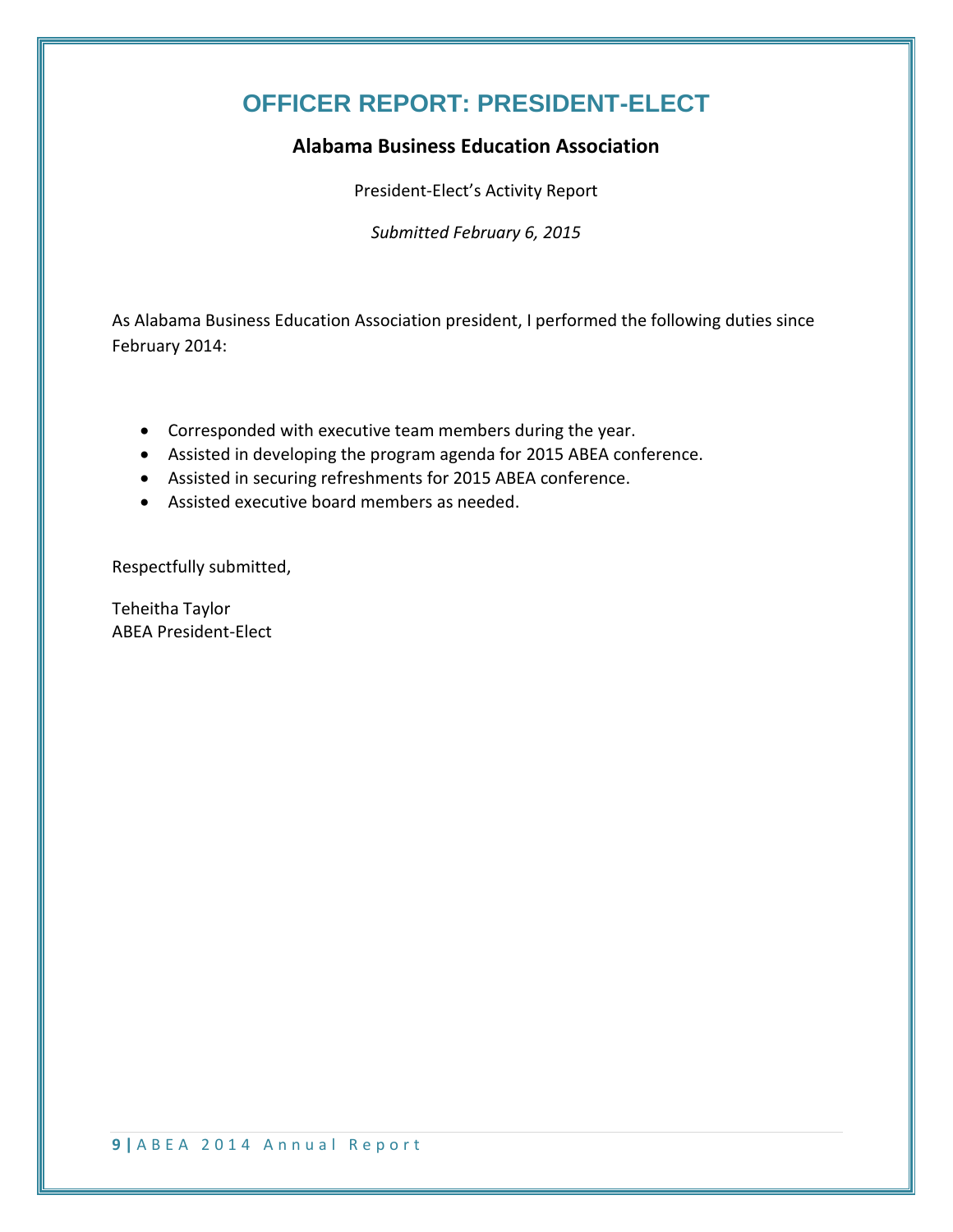## **OFFICER REPORT: PAST PRESIDENT**

#### **Alabama Business Education Association**

Past President's Activity Report

As Alabama Business Education Association's Past President, I performed the following duties since February 2014.

- Attended and presented at the 2014 NBEA Conference in Los Angeles, CA.
- Attended and presented at the 2014 SBEA conference in Little Rock, Arkansas and represented ABEA as Past President at the State Leadership Seminar.
- Attended the Academic and Business Research Institute International Conference in Orlando, FL.
- Corresponded with ABEA executive board on a regular basis via-email and by phone.
- Participated in the executive board meetings of ABEA.
- Assisted and counseled President as needed

Respectfully submitted,

Elisha Wohleb ABEA Past President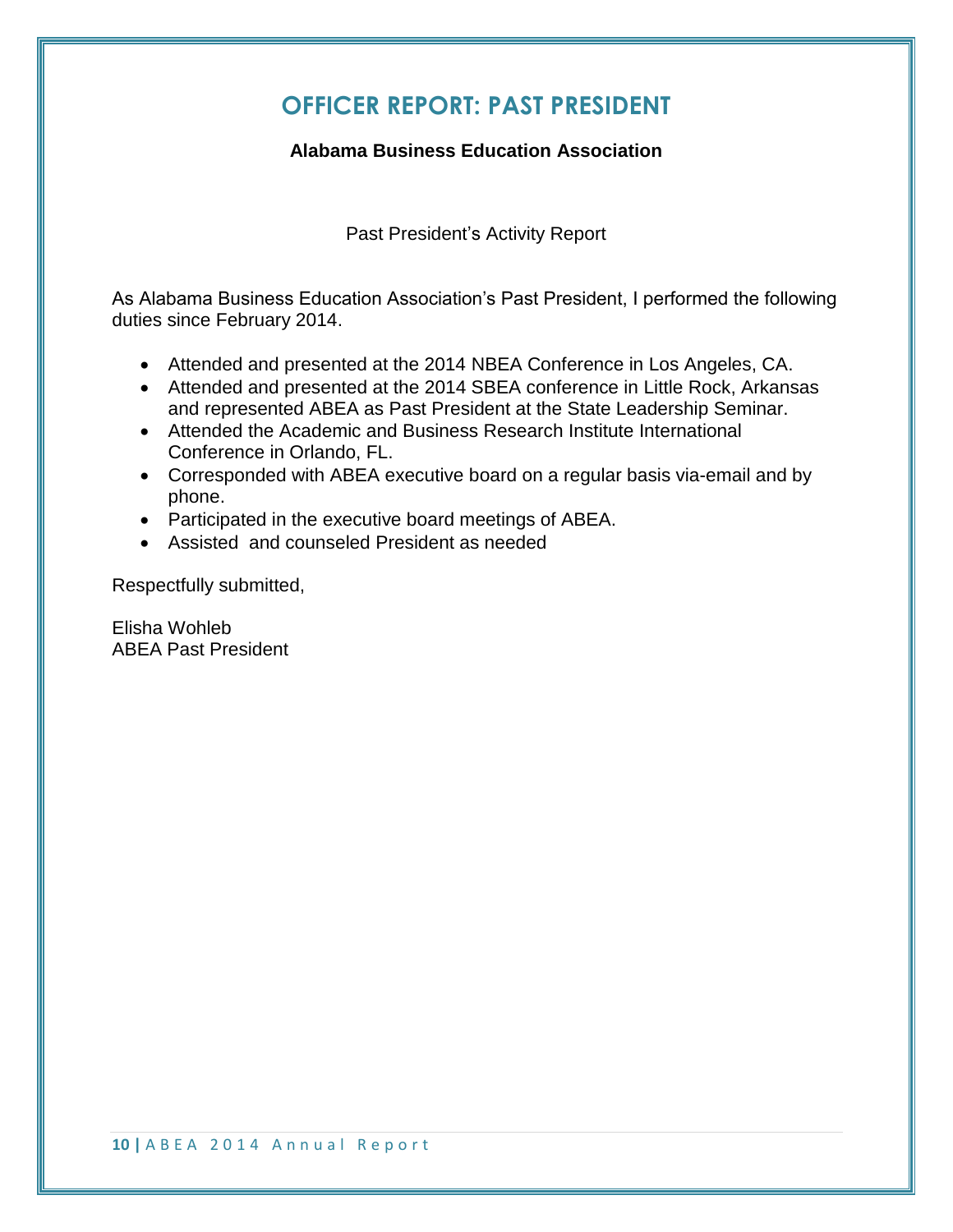## **OFFICER REPORT: MEMBERSHIP DIRECTOR**

#### **Alabama Business Education Association**

Membership Director's Activity Report

#### *Submitted February 6, 2015*

As Alabama Business Education Association membership director, I performed the following duties since February 2014:

- Attended the 2014 NBEA Convention in Los Angeles, CA.
	- $\circ$  Co-presented a session on promoting and branding your business department.
	- o Served as a session liaison.
- Attended the 2014 Alabama Association for Career and Technical Education (ACTE) summer conference in Birmingham, AL.
	- o Held a roundtable session to promote ABEA membership.
	- o Recruited new members to ABEA and NBEA.
- Attended the 2014 SBEA Convention in Little Rock, AR.
	- o Co-presented a session on promoting and branding your business department.
	- o Served as a session coordinator.
- Joined the NBEA Technology Committee in November 2014.
	- o Helped develop a social media plan.
	- o Assist with the NBEA Twitter account (as of January 2015).
- Maintained ABEA's web presence website, Facebook, and Twitter.
- Promoted ABEA and NBEA throughout the year through face-to-face contact, email, and social media.
- Corresponded with ABEA members via-email and phone.
- Corresponded with the ABEA executive board throughout the year.
- Assisted with securing speakers for the 2015 ABEA conference.

Respectfully submitted,

Gerri M. Kimble ABEA Membership Director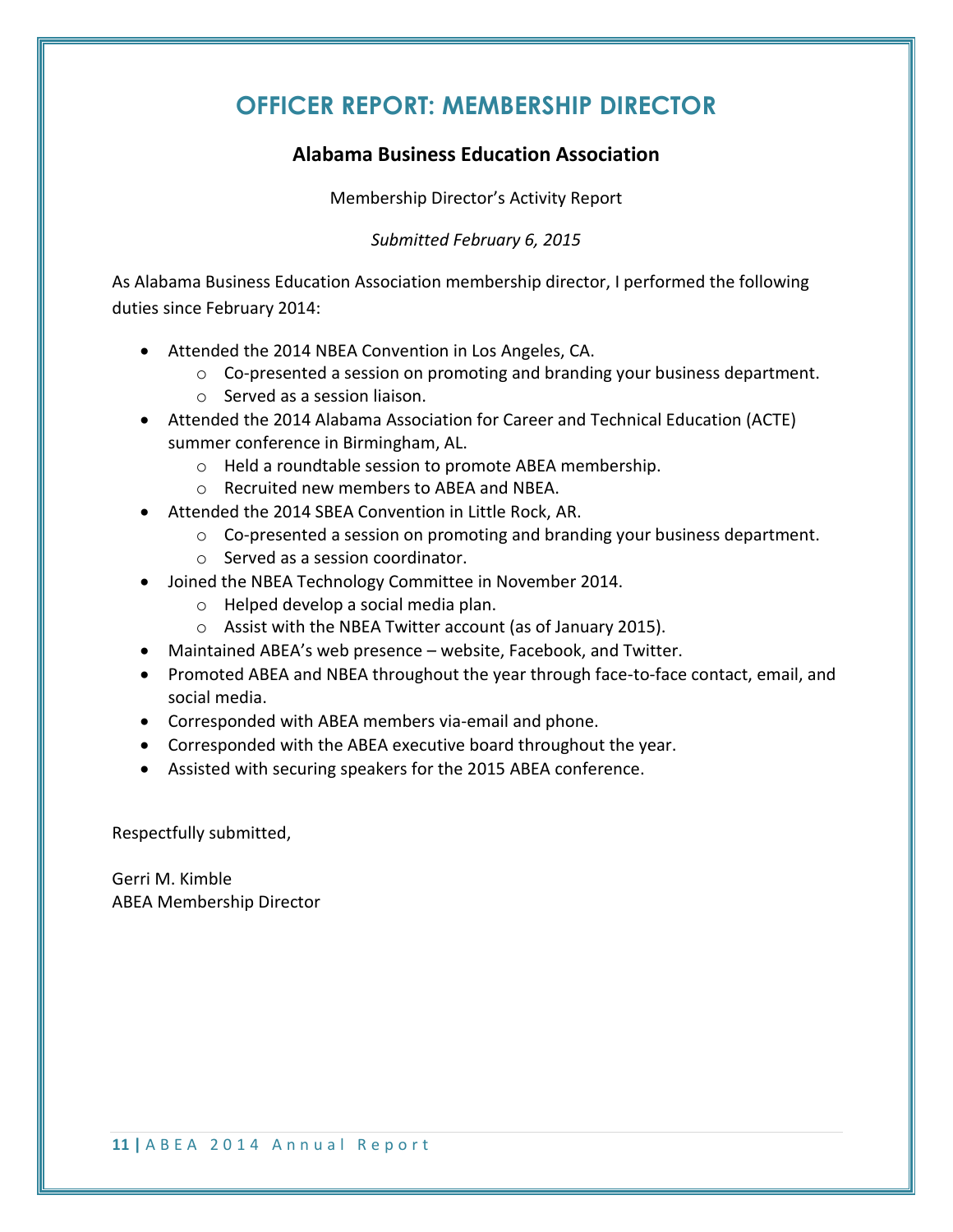## **OFFICER REPORT: TREASURER**

#### **Alabama Business Education Association**

Treasurer's Report *Submitted February 6, 2015*

| <b>INCOME</b><br>Dues (ABEA, NBEA), Conference Fees, Sponsorships<br>4,528.00<br><b>Bank Fee Reimbursement</b><br>14.00<br>Bookkeeping Error (in our favor)<br>30.00<br><b>SBEA Membership Stipend</b><br>21.00<br><b>TOTAL INCOME</b><br>4,593.00<br><b>EXPENSES</b><br><b>ABEA Scholarship</b><br>500.00<br><b>Bank Fees</b><br>98.00<br>Check Order<br>55.35<br>170.00<br>Marketing Expense - Supplies<br>Conference Expense--Supplies, Reception, Speaker Gifts<br>378.26<br>Conference Expense--Door Prizes<br>120.86<br>Conference Expense--Luncheon<br>840.00<br>Conference Expense--Officer Gifts<br>30.93<br><b>NBEA Dues Expense</b><br>270.00<br><b>Office Supplies Expense</b><br><b>SBEA Delegate Stipend</b><br>150.00<br>SBEA Refreshment Break Sponsorship<br>250.00<br><b>Transfer to Savings</b><br>600.00<br>Website Renewal Fee*<br><b>TOTAL EXPENSES</b><br>3,463.40<br>3,432.19<br>ENDING CHECKING BALANCE, 12/31/14 | CHECKING BALANCE BROUGHT FORWARD, 1/1/2014 | 2,302.59 |
|--------------------------------------------------------------------------------------------------------------------------------------------------------------------------------------------------------------------------------------------------------------------------------------------------------------------------------------------------------------------------------------------------------------------------------------------------------------------------------------------------------------------------------------------------------------------------------------------------------------------------------------------------------------------------------------------------------------------------------------------------------------------------------------------------------------------------------------------------------------------------------------------------------------------------------------------|--------------------------------------------|----------|
|                                                                                                                                                                                                                                                                                                                                                                                                                                                                                                                                                                                                                                                                                                                                                                                                                                                                                                                                            |                                            |          |
|                                                                                                                                                                                                                                                                                                                                                                                                                                                                                                                                                                                                                                                                                                                                                                                                                                                                                                                                            |                                            |          |
|                                                                                                                                                                                                                                                                                                                                                                                                                                                                                                                                                                                                                                                                                                                                                                                                                                                                                                                                            |                                            |          |
|                                                                                                                                                                                                                                                                                                                                                                                                                                                                                                                                                                                                                                                                                                                                                                                                                                                                                                                                            |                                            |          |
|                                                                                                                                                                                                                                                                                                                                                                                                                                                                                                                                                                                                                                                                                                                                                                                                                                                                                                                                            |                                            |          |
|                                                                                                                                                                                                                                                                                                                                                                                                                                                                                                                                                                                                                                                                                                                                                                                                                                                                                                                                            |                                            |          |
|                                                                                                                                                                                                                                                                                                                                                                                                                                                                                                                                                                                                                                                                                                                                                                                                                                                                                                                                            |                                            |          |
|                                                                                                                                                                                                                                                                                                                                                                                                                                                                                                                                                                                                                                                                                                                                                                                                                                                                                                                                            |                                            |          |
|                                                                                                                                                                                                                                                                                                                                                                                                                                                                                                                                                                                                                                                                                                                                                                                                                                                                                                                                            |                                            |          |
|                                                                                                                                                                                                                                                                                                                                                                                                                                                                                                                                                                                                                                                                                                                                                                                                                                                                                                                                            |                                            |          |
|                                                                                                                                                                                                                                                                                                                                                                                                                                                                                                                                                                                                                                                                                                                                                                                                                                                                                                                                            |                                            |          |
|                                                                                                                                                                                                                                                                                                                                                                                                                                                                                                                                                                                                                                                                                                                                                                                                                                                                                                                                            |                                            |          |
|                                                                                                                                                                                                                                                                                                                                                                                                                                                                                                                                                                                                                                                                                                                                                                                                                                                                                                                                            |                                            |          |
|                                                                                                                                                                                                                                                                                                                                                                                                                                                                                                                                                                                                                                                                                                                                                                                                                                                                                                                                            |                                            |          |
|                                                                                                                                                                                                                                                                                                                                                                                                                                                                                                                                                                                                                                                                                                                                                                                                                                                                                                                                            |                                            |          |
|                                                                                                                                                                                                                                                                                                                                                                                                                                                                                                                                                                                                                                                                                                                                                                                                                                                                                                                                            |                                            |          |
|                                                                                                                                                                                                                                                                                                                                                                                                                                                                                                                                                                                                                                                                                                                                                                                                                                                                                                                                            |                                            |          |
|                                                                                                                                                                                                                                                                                                                                                                                                                                                                                                                                                                                                                                                                                                                                                                                                                                                                                                                                            |                                            |          |
|                                                                                                                                                                                                                                                                                                                                                                                                                                                                                                                                                                                                                                                                                                                                                                                                                                                                                                                                            |                                            |          |
|                                                                                                                                                                                                                                                                                                                                                                                                                                                                                                                                                                                                                                                                                                                                                                                                                                                                                                                                            |                                            |          |
|                                                                                                                                                                                                                                                                                                                                                                                                                                                                                                                                                                                                                                                                                                                                                                                                                                                                                                                                            |                                            |          |
|                                                                                                                                                                                                                                                                                                                                                                                                                                                                                                                                                                                                                                                                                                                                                                                                                                                                                                                                            |                                            |          |
|                                                                                                                                                                                                                                                                                                                                                                                                                                                                                                                                                                                                                                                                                                                                                                                                                                                                                                                                            |                                            |          |

\*Due to bank/treasurer error, the following expenses were paid through the savings acct. Please see the following Savings Account Report.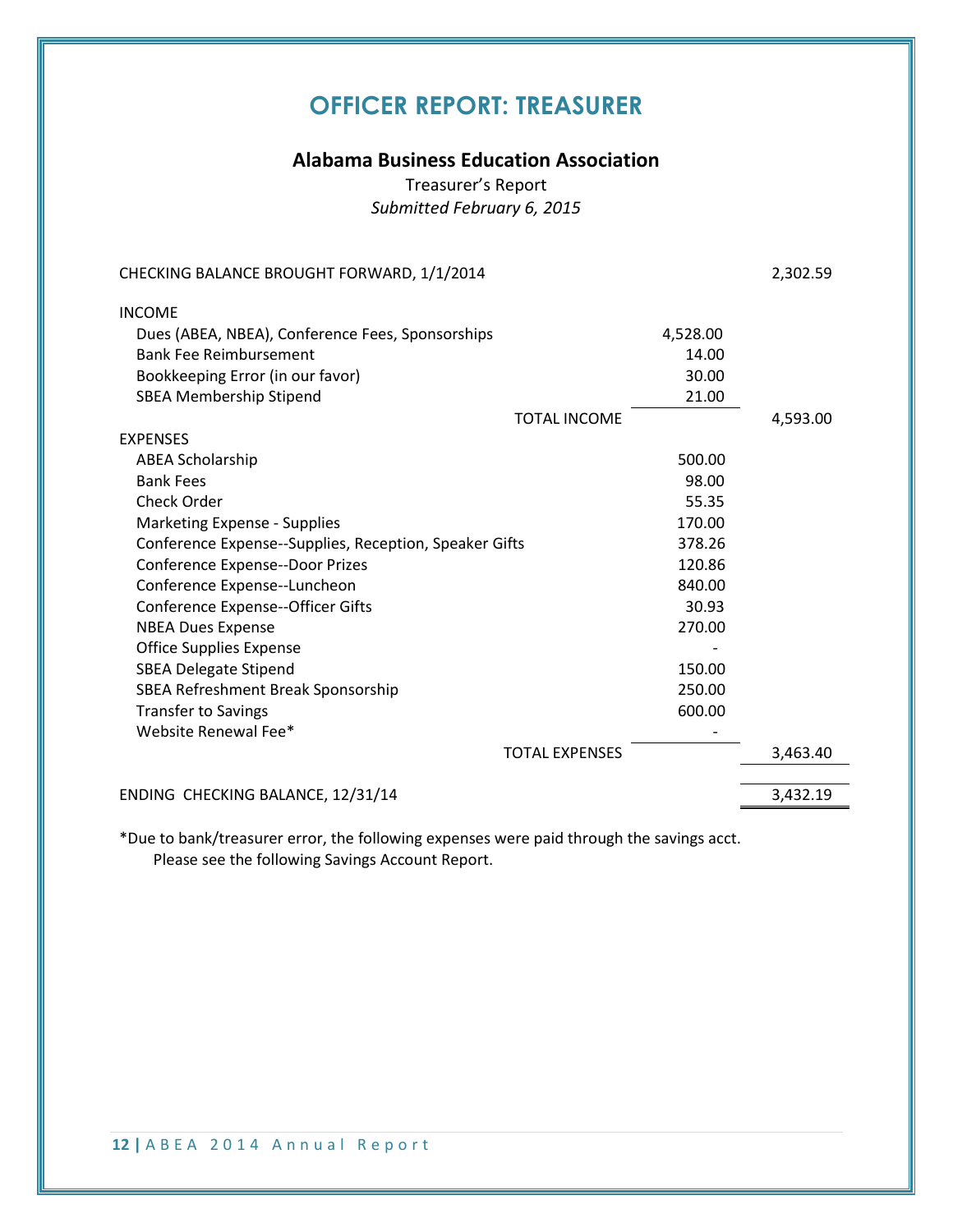## **OFFICER REPORT: TREASURER, continued**

| SAVINGS BALANCE BROUGHT FORWARD, 1/1, 2014 |        | 0.11   |
|--------------------------------------------|--------|--------|
| <b>INCOME</b>                              |        |        |
| <b>Automatic Transfer From Checking</b>    | 600.00 |        |
| Deposits                                   | 310.00 |        |
| <b>Check Order Refund</b>                  | 37.25  |        |
| Interest Earned                            | 0.10   |        |
| <b>TOTAL INCOME</b>                        |        | 947.35 |
| <b>EXPENSES</b>                            |        |        |
| <b>Bank Fees</b>                           | 42.00  |        |
| Check Order                                | 37.25  |        |
| <b>Website Renewal Fee</b>                 | 130.87 |        |
| <b>NBEA Dues Paid</b>                      | 160.00 |        |
| <b>TOTAL EXPENSES</b>                      |        | 370.12 |
| ENDING SAVINGS BALANCE, 12/31/14           |        | 577.34 |

**13 |** A B E A 2 0 1 4 A n n u a l R e p o r t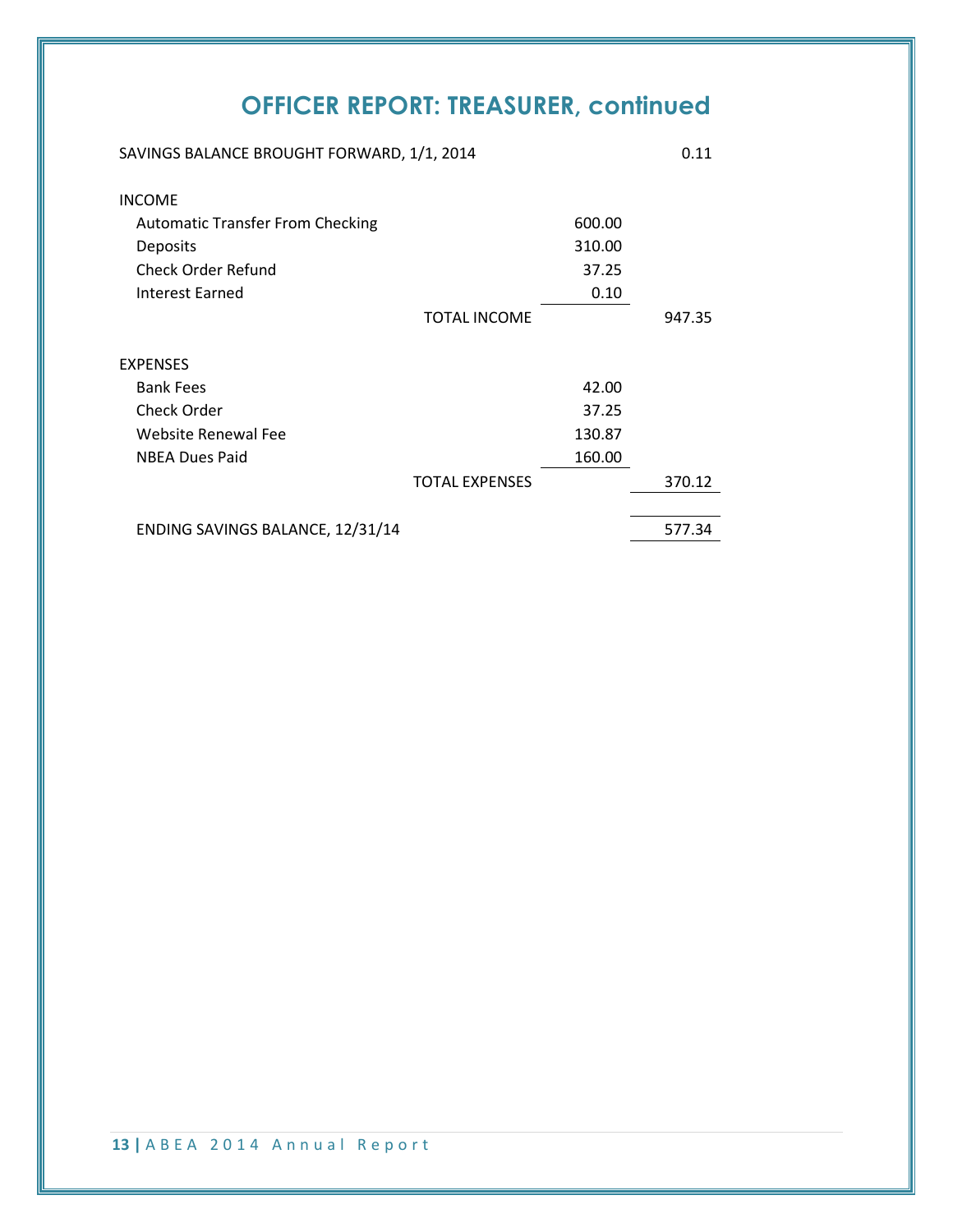## **OFFICER REPORT: SECRETARY**

#### **Alabama Business Education Association**

Secretary's Activity Report *Submitted February 6, 2015*

As Alabama Business Education Association Secretary, I have performed the following duties since February 2014:

- Corresponded with ABEA officers via phone and email.
- Prepared the ABEA 2014 Annual Report.
- Attended the Alabama Association for Career and Technical Education Summer Conference in Birmingham.
- Attended the Southern Business Education Association Annual Conference in Little Rock, Arkansas and served as a session coordinator and presenter.
- Received ABEA conference registrations and payments.
- Assisted President and President-Elect as needed.

Respectfully submitted,

Lanette Fargason ABEA Secretary/Treasurer

## **ABEA ONLINE**

**14 |** A B E A 2 0 1 4 A n n u a l R e p o r t